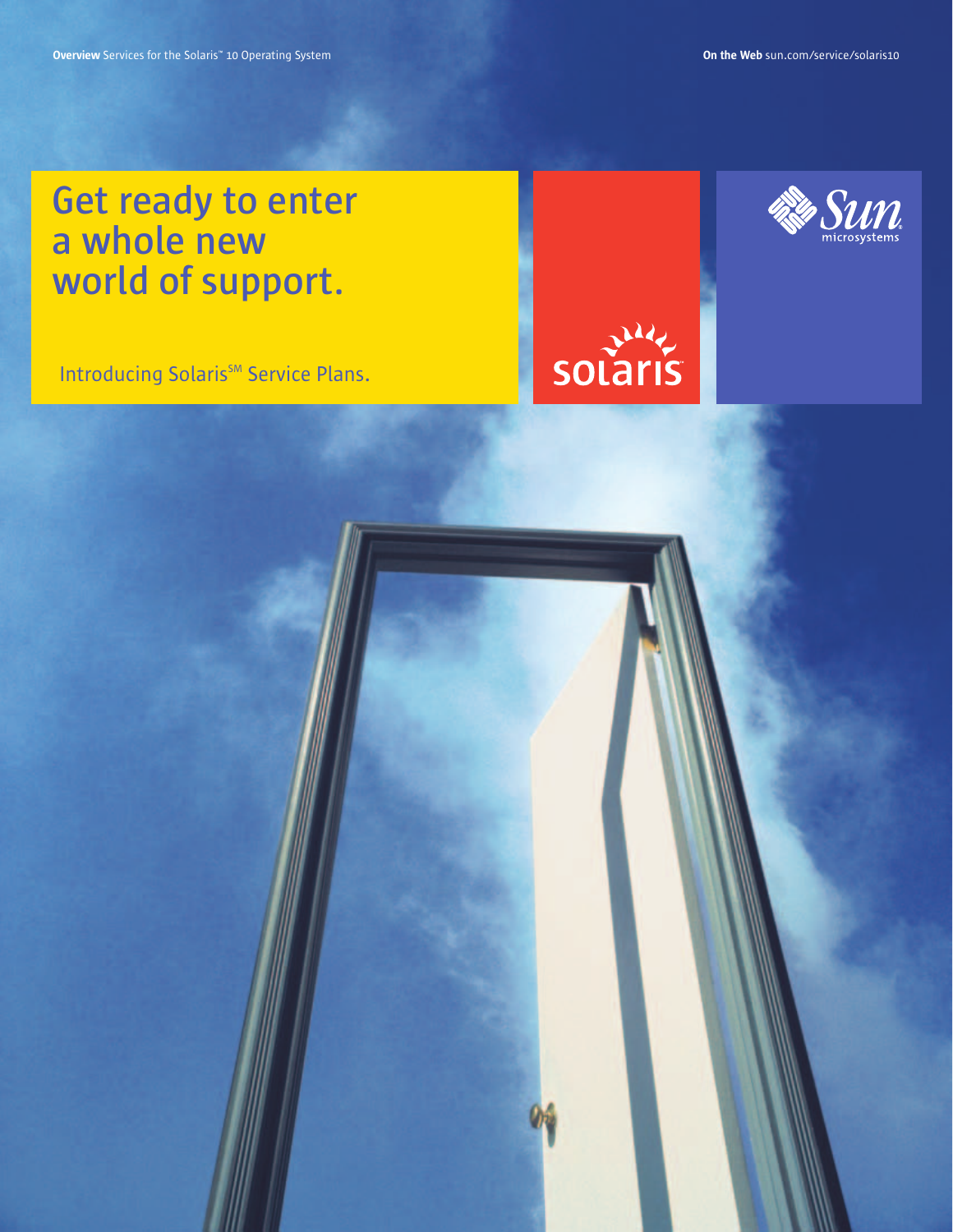### **Highlights**

- Low, subscription-based pricing beats the competition, is predictable, and helps lower your Total Cost of Ownership (TCO).
- Scalable levels of service to match your requirements for each system, with support pricing based on the number of processor sockets.
- Delivers a growing price advantage for current and future generations of multi-core processor systems.
- Customers can receive Solaris support from Sun on their choice of platforms, including x86, x64 and SPARC®.
- At Sun, your support is our priority. Rather than depending on support from a community, whose priorities may be quite different from yours, you can depend on Sun to receive the quality and timely support you need.

# **Solaris<sup>SM</sup> Service Plans Now With Subscription-based Pricing in Tiered Options to Meet Your Specific Business Needs.**

### **Premium, Standard & Basic Options**

Sun's new subscription-based Solaris Service Plans give you a flexible, costefficient choice of three software support levels to match your needs: Premium, Standard, and Basic.

Solaris Service Plans are offered at a low, predictable and scalable "per processor socket" price. With Sun's innovative socket-based support pricing, even as you install higher performance processors, your Services Plan prices remain the same. This price model becomes even more advantageous down the road. As Sun becomes the leader in higher performance, multi-core and multi-threaded processors, your Service Plan pricing will remain low.

End users who download and register will have the opportunity to download future full releases of Solaris and will receive automated security patches. Higher levels of support (all other patches, updates, phone/technical support, etc.) are available through the following flexible, inexpensive Solaris Service Plans.

| solaris                                                               | <b>Premium</b><br><b>Service Plan</b>              | <b>Standard</b><br><b>Service Plan</b>             | <b>Basic</b><br><b>Service Plan</b> |
|-----------------------------------------------------------------------|----------------------------------------------------|----------------------------------------------------|-------------------------------------|
| Sun Technical Support                                                 | 24/7<br>Live call transfer                         | 8am-8pm, M-F<br>4hr response                       | Not Included                        |
| <b>Interoperability Support</b>                                       |                                                    | Not included                                       | Not Included                        |
| Solaris OS Updates                                                    |                                                    |                                                    |                                     |
| <b>Sun Update Connection</b><br>(scheduled for mid-2005 availability) | ν                                                  |                                                    |                                     |
| <b>Online Services</b>                                                | ν                                                  |                                                    | V                                   |
| <b>Support Bulletins</b>                                              | ν                                                  |                                                    |                                     |
| <b>Educational Services</b>                                           | * Sun skills assessment<br>* Solaris 10 Web course | * Sun skills assessment<br>* Solaris 10 Web course | * Sun skills assessment             |
| US List Price* / per Socket /<br>per Year / for up to 8 sockets       | \$360                                              | \$240                                              | \$120                               |

\*The price is based on U.S. list price. All prices quoted are in U.S. dollars. Local prices may vary. Prices are subject to change.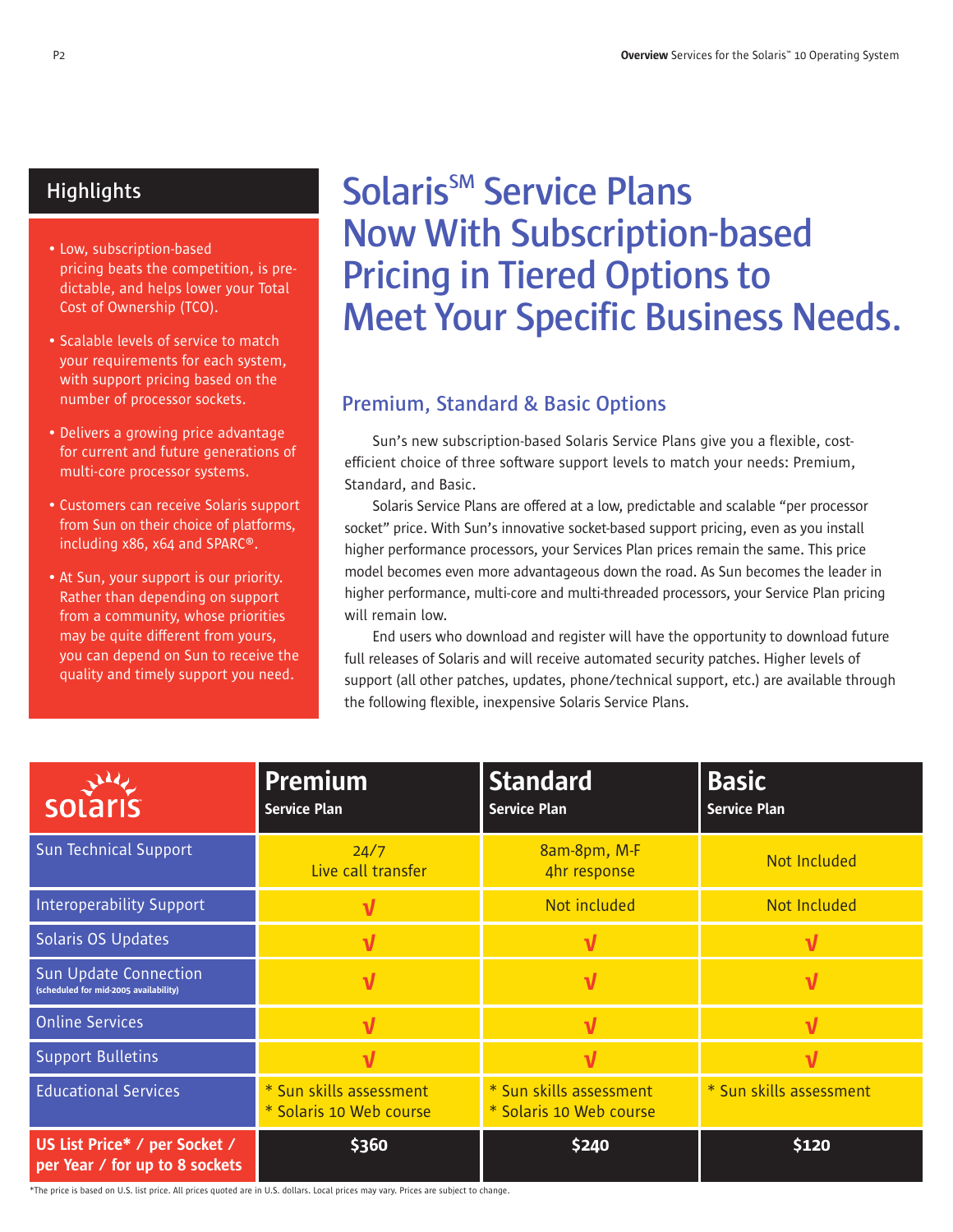### **Solaris<sup>SM</sup> Service Plan Details**

| <b>Feature</b>                                                        | <b>How it Works</b>                                                                                                                                                                                                                     | <b>Benefit</b>                                                                                                                                                                               |  |
|-----------------------------------------------------------------------|-----------------------------------------------------------------------------------------------------------------------------------------------------------------------------------------------------------------------------------------|----------------------------------------------------------------------------------------------------------------------------------------------------------------------------------------------|--|
| <b>Sun Technical Support</b>                                          | When you choose a Premium or Standard Service Plan, you<br>have unlimited access to Solaris telephone and online techni-<br>cal support during the stated coverage hours. With<br>Premium, you also enjoy immediate live call transfer. | With Sun's experts only a phone call or a few clicks away.<br>you're armed with the help you need to quickly resolve issues,<br>answer questions and keep your systems running like a champ. |  |
| <b>Interoperability Support</b>                                       | Sun takes accountability for tough-to-isolate interoperability issues<br>and then leverages cooperative support agreements with key soft-<br>ware, hardware and networking vendors to speed resolution.                                 | A must-have for critical systems, Sun's Interoperability Support<br>helps you eliminate vendor fingerpointing and quickly trou-<br>bleshoot complex network computing problems.              |  |
| <b>Solaris OS Updates</b>                                             | Solaris 10 is free software (downloads only), but an active Sun<br>Service Plan is required to receive the majority of ongoing updates<br>and patches. With your Solaris Service Plan, you're covered.                                  | If you are running the Solaris OS in a business environment,<br>access to continuous updates is crucial. These updates help<br>ensure a secure, high-performance.                            |  |
| <b>Sun Update Connection</b><br>(scheduled for mid-2005 availability) | You receive automatic notification of new Solaris OS software<br>updates and the ability to perform single-system or multi-sys-<br>tem remote updating.                                                                                 | You are immediately aware of new updates and have the<br>sophisticated tools you need to help you quickly assess and<br>deploy changes.                                                      |  |
| <b>Online Services</b>                                                | With your Service Plan, you get access to Solaris Sys Admin<br>resources and services including Sun knowledgebases, online<br>ticket tracking, exclusive technical articles and more.                                                   | With easy, 24/7 access to Sun's award-winning online<br>resources, you're able to manage your systems better and real-<br>ly get all of what Solaris has to offer.                           |  |
| <b>Support Bulletins</b>                                              | You receive Sun support alerts via e-mail in addition to<br>other optional Sun notification services and customer<br>communications.                                                                                                    | Sun's unique early warning system (only available to Service<br>Plan holders) allows you to stay in-the-know and to effectively<br>mitigate business risk.                                   |  |
| <b>Educational Services</b>                                           | Your Service Plan entitles you to certain educational services<br>to help you get up to speed on Solaris 10 OS and keep your<br>skills honed over time.                                                                                 | Our Skills Assessment helps you identify strengths and skill<br>gaps. With a Premium or Standard Service Plan, you also<br>receive a complementary Web-based Solaris 10 course.              |  |

Notes: Complete Sun Update Connection functionality is scheduled for mid-2005 availability. Availability of specific service levels, features, coverage hours and response times may vary by location or host system type. Res are determined by customer defined priority. The response times shown are for service requests designated by the customer as "Priority 1". Per Socket means physical processor or "populated socket". Pricing is not charged ' on multi-core systems. The Solaris Basic Service Plan is available for 1-8 socket systems only. The Solaris Standard Service Plan is \$480 per socket/per year for systems over 8 sockets. The Solaris Premium Service Plan is socket/per year for systems over 8 sockets.

### **How to Order**

*You can order your Sun Service Plan online at sun.com/service/solaris10, or by contacting a Sun sales representative or authorized reseller (US customers only.)*